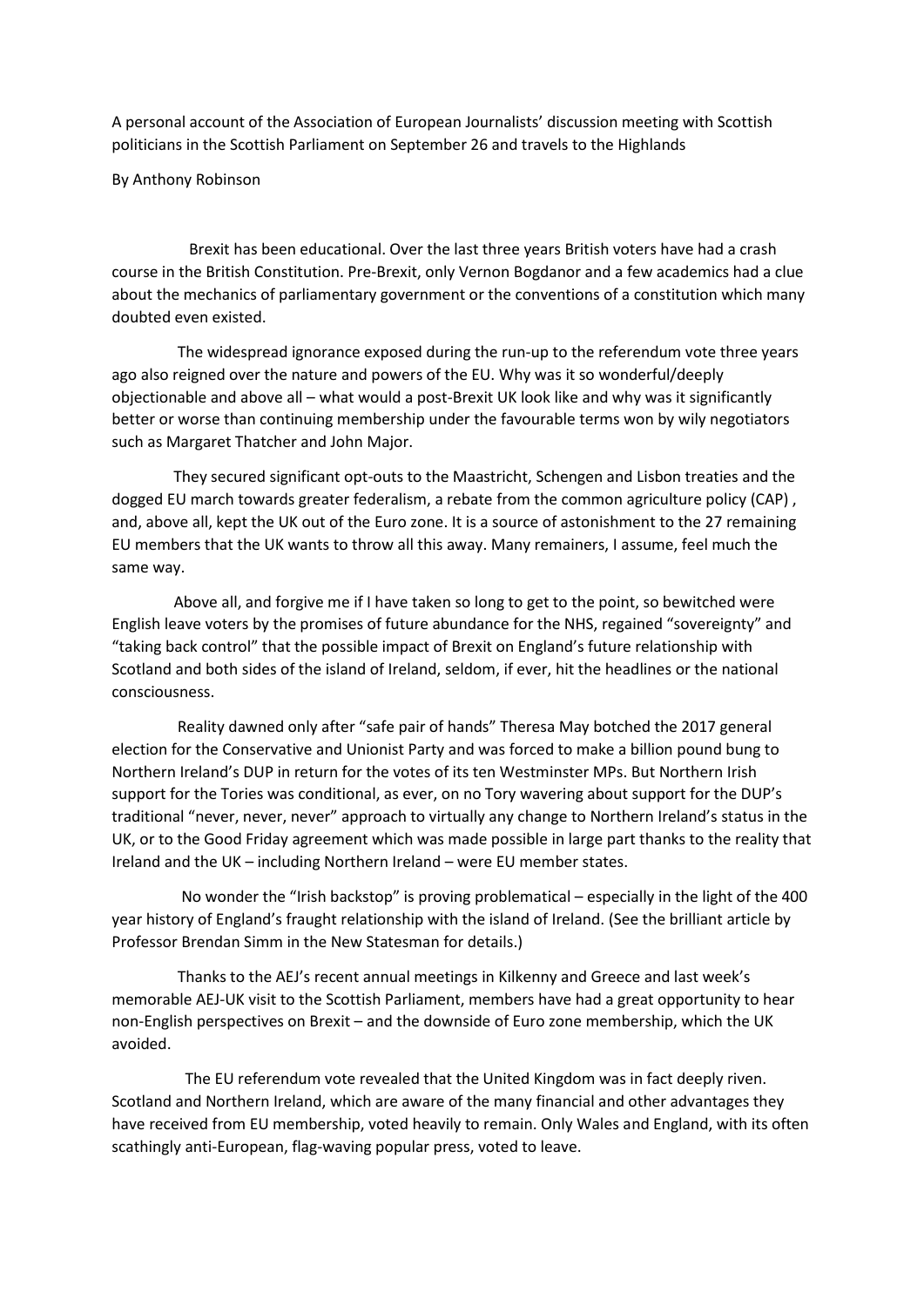Overnight the ruling Scottish National Party (SNP), led by the formidable, sharp witted Nicola Sturgeon, saw a heaven sent opportunity to press for another referendum on Scottish Independence. This was a bandwagon supposed to have been stopped in its tracks for a generation at least by the 55/45 remain vote five years ago.

 No wonder Ms Sturgeon was sounding chipper as she fended off attacks on the SNP government's actions by Scottish Conservative and Labour opposition MPs at question time in the bright, super modern and above all semicircular debating chamber of the Scottish Parliament.

 I don't know how stage managed questions to the First Minister sessions are, compared to PMQs in the rectangular, confrontational and essentially Victorian House of Commons. But the proceedings we watched were formal, measured and respectful of the Presiding Officer (equivalent to the Westminster Speaker.) The semicircular layout made it easy to determine where the questions were coming from. The Scottish Conservatives sit on the right of the chamber, a handful of Greens, Liberal Democrats and Labour to the left and a solid phalanx of SNP members occupied most of the centre behind the First Minister as she spoke.

 Ms Sturgeon came prepared with copious, detailed notes as MPs read questions from their own printed briefs and nobody seemed surprised by the tone or content of the replies. It all looked much more like a somnolent session of the German Bundestag, or in the even larger semicircular chamber of that modern tower of babel in Strasbourg/Brussels, the European Parliament, except when scandalised by the loud and disrespectful tirades of Nigel Farage et al.

 The departure from active politics of the feisty Conservative ex-leader Ruth Davidson, and the overwhelming pro-Remain vote in the EU referendum appear to have cancelled out the bad publicity surrounding former SNP leader Alex Salmon's alleged Weinstein-like proclivities. That combination has boosted both SNP support and pro-independence sentiment, according to the latest YouGov polls and analysis by Professor Sir John Curtice of Strathclyde University.

 But the splash about wasteful SNP government spending in the following day's Scottish Daily Mail dented somewhat the panglossian confidence demonstrated by Ms Sturgeon in the £411m parliament. (It opened several years late in 2005 and cost twice as much as budgeted after complicated building and expensive, top quality outfitting. But that is a still a snip compared to the estimated £7bn cost of modernising the Houses of Parliament in Westminster.)

 "SNP blows £135m of your (underlined) money on failed loans" the SDM shrieked. The dud loans included £45m to one of the last remaining shipyards on the Clyde, £37m to BiFab, a Fife engineering company and a £39.9m loan to prop up the rarely used Prestwick airport. (I could not help reflecting that this again was small beer compared to the £6/7bn plus cost of building and equipping the two new aircraft carriers ordered by then chancellor Gordon Brown to be built in two traditional labour voting Scottish shipyards adjacent to his own constituency. Mr Putin has dismissed them as "nice targets." I fear he may be right.)

 I stayed on in Scotland for a few days to find out a bit more about life in Scotland's two main cities, Edinburgh and Glasgow, and travelled through the Highlands up to Fort William and Mallaig on Scotrail's wonderfully scenic Highland Railway.

 Edinburgh's grand Royal Mile has suffered a similar fate as Venice, Prague and other meccas of mass tourism. But the looming volcanic core supporting the grand castle overlooking Princess Street forms a grand backdrop to the New Town of  $18<sup>th</sup>/19<sup>th</sup>$  century Georgian terraces and elegant circles with views beyond to the port of Leith and the Firth of Forth. The headquarters of once grand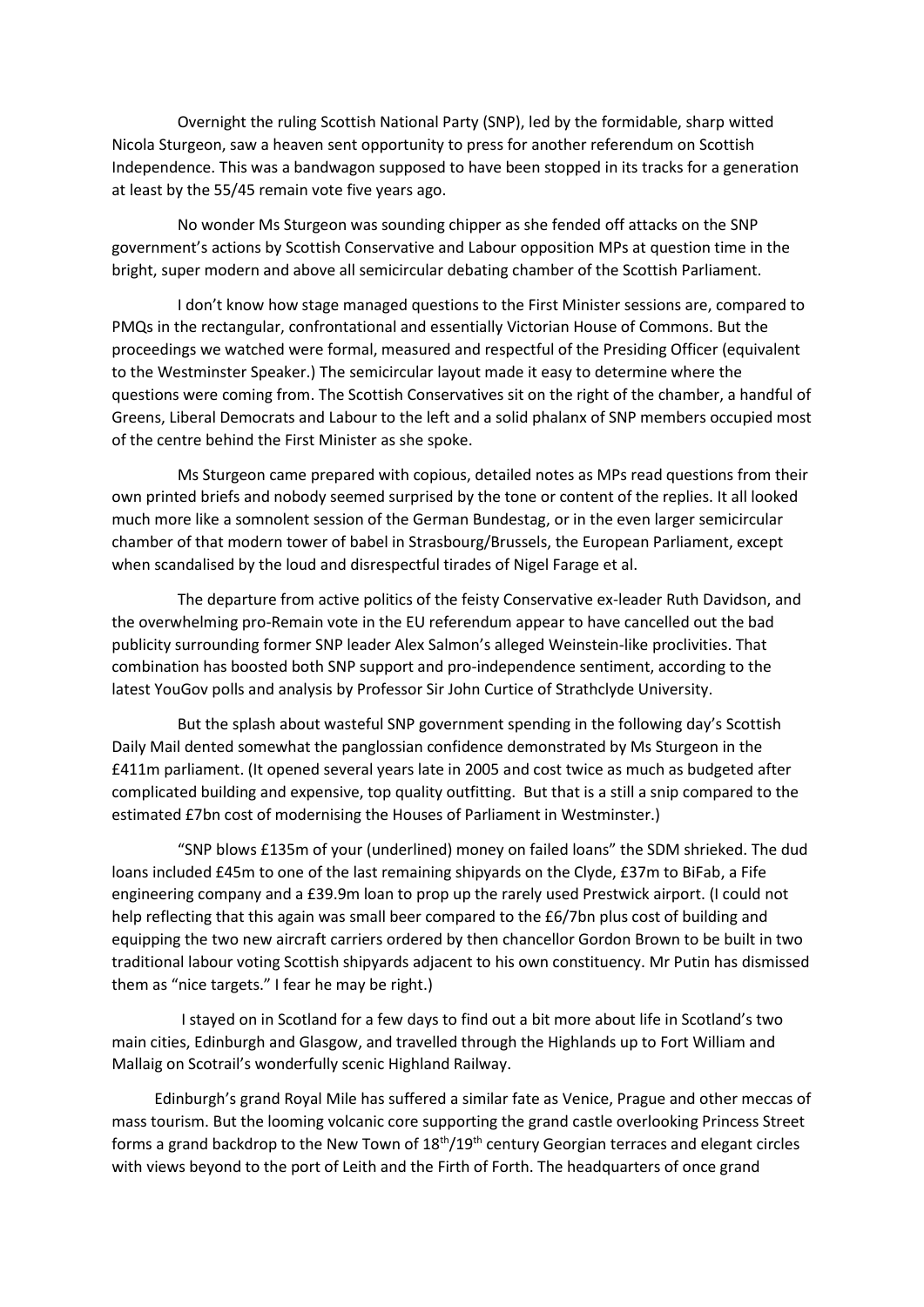Scottish banks are now flanked by the discreet offices of Mayfair style financial boutiques and enterprising startups reflecting Edinburgh's role as Scotland financial as well as political capital.

 But for my money, it is Glasgow's huge, modern Strathclyde University and associated educational facilities, which stretch the length of George Street from the eponymous square uphill to the ancient cathedral and necropolis which most eloquently illustrates the transformation of Scotland's economic life. Until thirty years or so ago the mighty River Clyde with its shipyards, bridge and locomotive building and heavy engineering plants reflected the wealth and economic dynamism unleashed by the 1707 Act of Union. This gave England a Scottish King and opened up the expanding markets of the British Empire to Scottish traders, entrepreneurs and colonists. The Scots took full advantage.

 South of St George's Square, the grand red sandstone houses, churches and institutions of the Merchant Quarter remain as witness to those golden years of great wealth mixed with dire poverty as displaced Highlanders and famine stricken Irish flocked into the grim tenements of the Gorbals, desperate for work and food. Glasgow is also home to one of the UK and Europe's greatest museums and art gallery, housed in the impressive red sandstone Scottish baronial style pile at Kelvingrove in the city's elegant West End, not far from the lovely botanical gardens. Main draw is Salvador Dali's haunting painting of St John on the Cross, with Dali's beloved Catalan fishing port of Port Ligat and a fisherman as its backdrop.

 But the old, heavy industrial Glasgow has changed beyond recognition. Now Clydebank has been grassed over, the shipyards replaced by shiny new museums and exhibition centres and the former hard working and hard drinking industrial working class largely rehoused in decent housing. The once raw tribal Catholic/Protestant sectarianism remains, but expressed mainly in support for the city's rival Celtic or Rangers football teams and tempered by a big influx of foreign immigrants, not all from the EU. The new sources of wealth are tourism, education, finance, pharmaceuticals and niche engineering – and the wider transformation of the country as a whole has been fuelled and facilitated by Scotland's share of North Sea oil and gas related jobs and income – plus budgetary and other support from both the UK and the EU.

 What I learnt on my travels confirmed what we were told during the AEJ session with representative of the three major parties in parliament and summed up by Labour MSP Alex Rowley. He told the AEJ that "the quality of life, educational and health standards are better in Scotland than the UK as a whole." This was a view obviously shared by remain voting Conservative MSP Donald Cameron and our main host, the SNP's Joan McAlpine.

 Conservative MSP Donald Cameron recalled that all 13 Scottish Conservative MPs had voted for Theresa May's proposed EU deal on the third attempt, largely because Scotland's trade with the rest of the UK is four times greater than its trade with the EU while the Scottish budget would be £10bn poorer without various forms of contribution by the UK taxpayer.

 Both Labour and the Conservatives favour staying within the United Kingdom for essentially practical reasons – notably the steadfast refusal of Spain, and others, to encourage separatism in their own countries by accepting an independent Scotland into the EU and the Eurozone as a sovereign state.

 The Bank of England has also made clear that an independent Scotland would not be able to use the pound sterling. On national security grounds too, both Labour and Conservatives are wary of the security issues surrounding the nuclear submarine facilities in Holy Loch and Scotland's